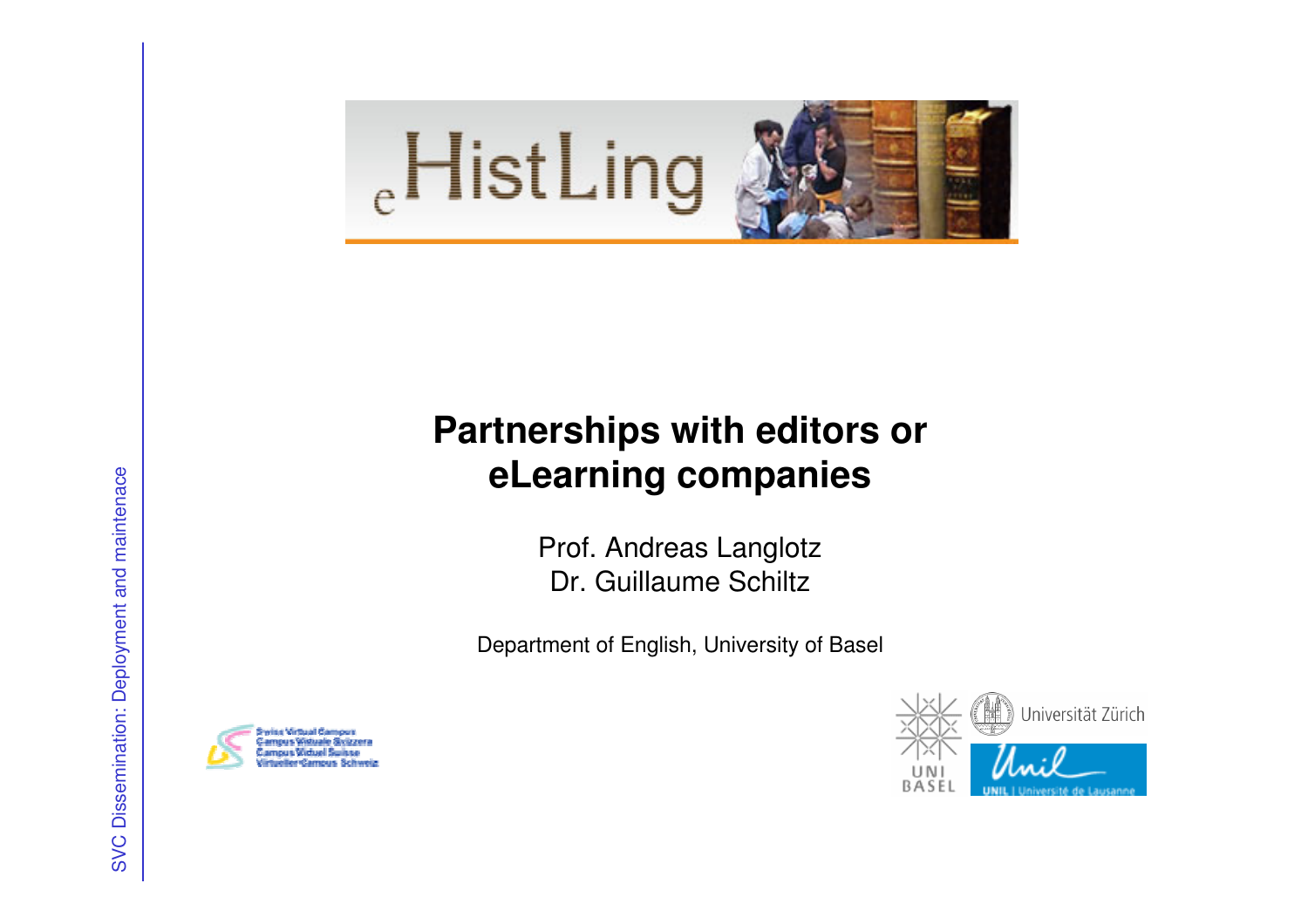# first contact (2003)

#### **LEARNTECHNET**

## Innovationspreis

E-Learning

der Universität Basel

Preiskategorien: Studierenden-Projekte Didaktik Design Technologie

Preisgeld 150'000 CHF Ausschreibung unter http://ltn.unibas.ch





#### Mouton de Gruyter



Mouton de Gruyter is one of the leading publishers in the field of linguistics, with a particular reputation for journals, research particular reputation for journals, research<br>monographs, reference works, multimedia<br>publications, and bibliographies. We welcome all proposals in these areas and quarantee a swift review of any manuscript submitted to us.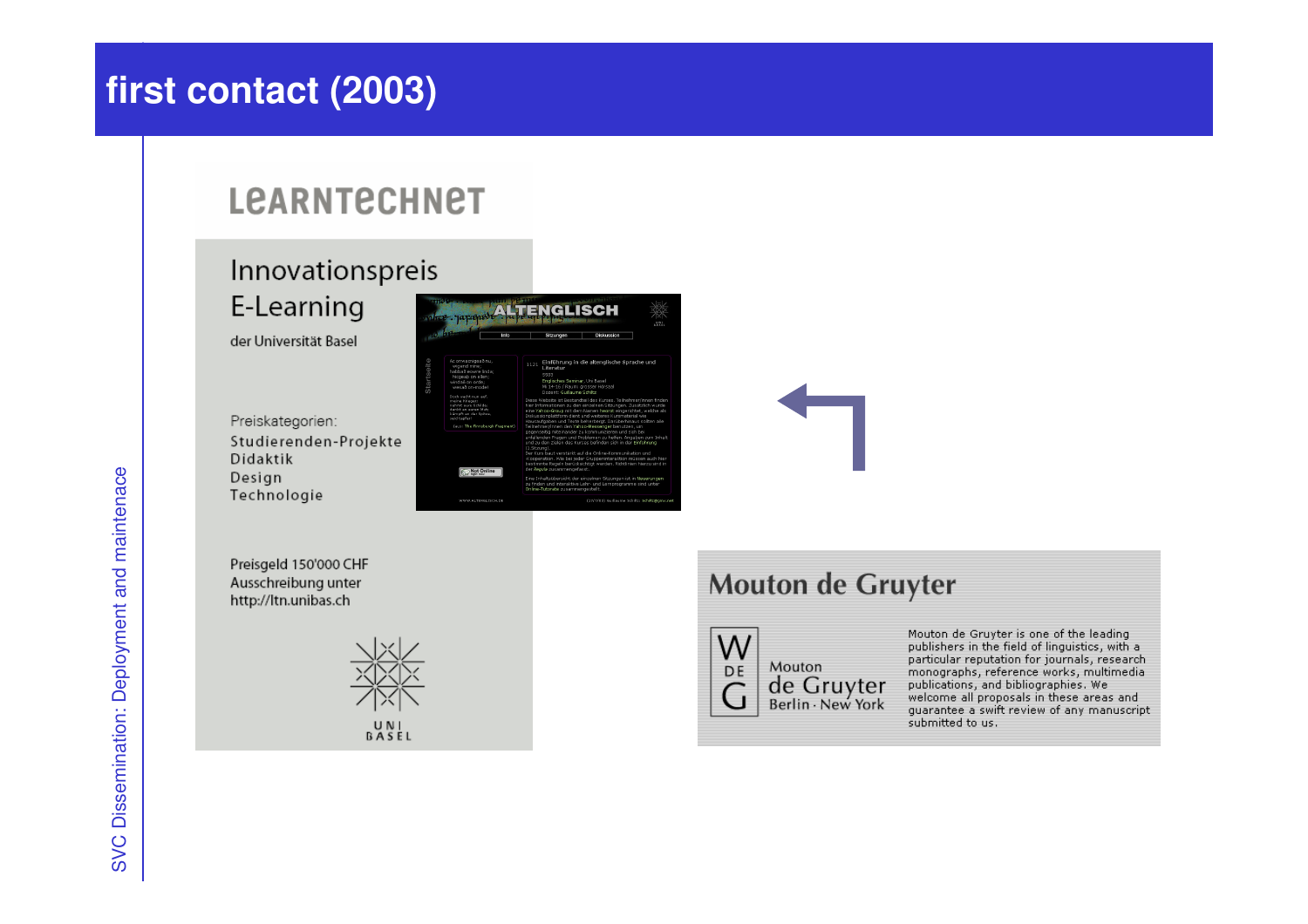## **Mouton Multimedia**

#### Mouton Multimedia

The Mouton multimedia products combine the advantages of traditional books and multimedia concepts. The rich visual and auditory support of our products makes these an ideal learning and teaching tool at a graduate and undergraduate level while also being a useful research database for all linguists.



**VARIETIES** 

William Labov, Sharon Ash, and Charles Boberg Atlas of North American English

free demo version

more information and

A Handbook of Varieties of English A Multimedia Reference Tool

Edited by Bernd Kortmann and Edgar W. Schneider. In collaboration with Kate Burridge, Rajend Mesthrie, and Clive Upton

more information and More free demo version



more information and

free demo version

More



Marian<br>Call de Gruyter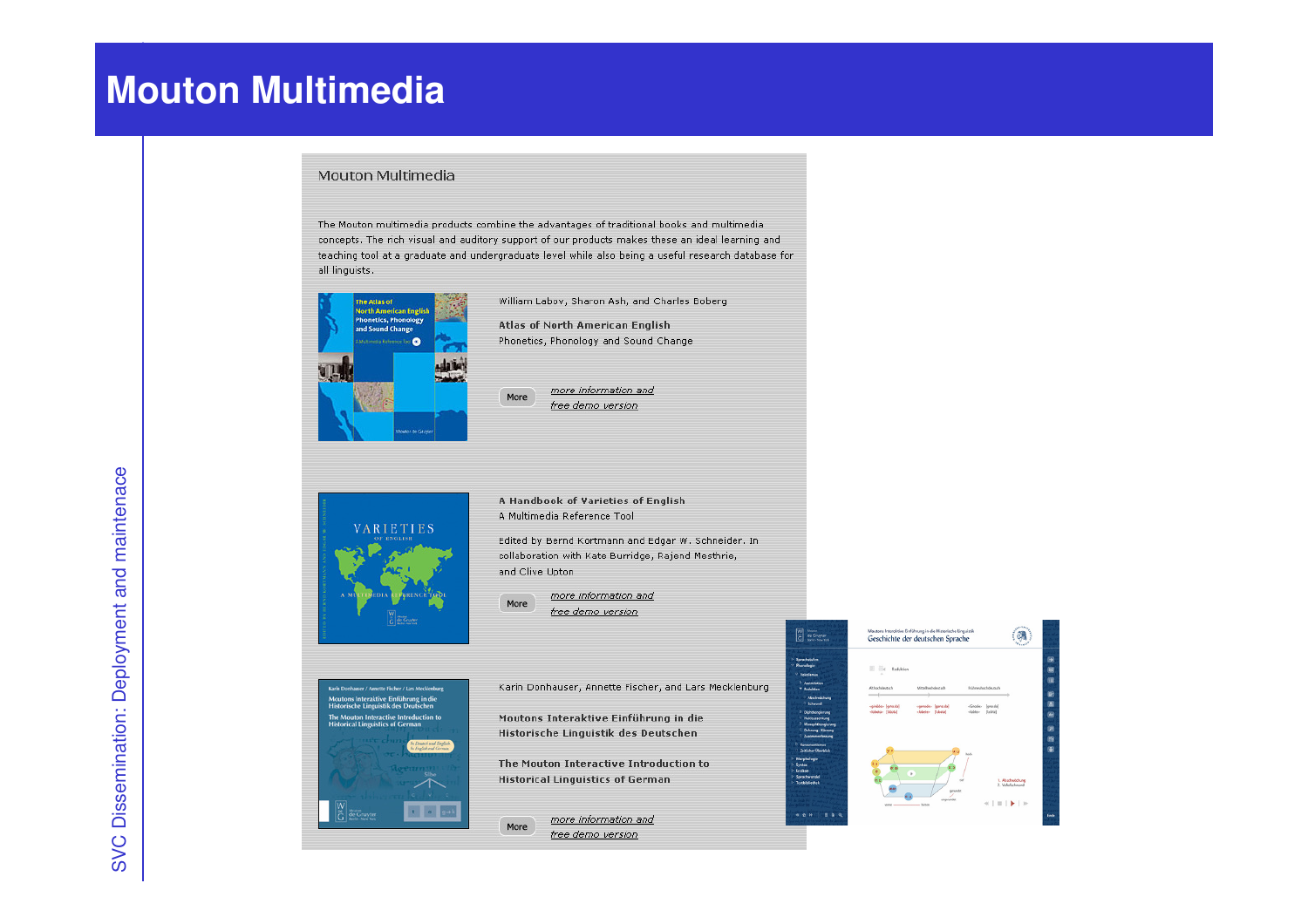## **proposal (2004)**





**The Mouton InteractiveIntroduction to Historical Linguistics of English**

#### **Product description**

- audio readings of core historical texts
	- $\bullet$  multi-media visualizations of central processes of language cl
	- rich illustrations of the socio-historical background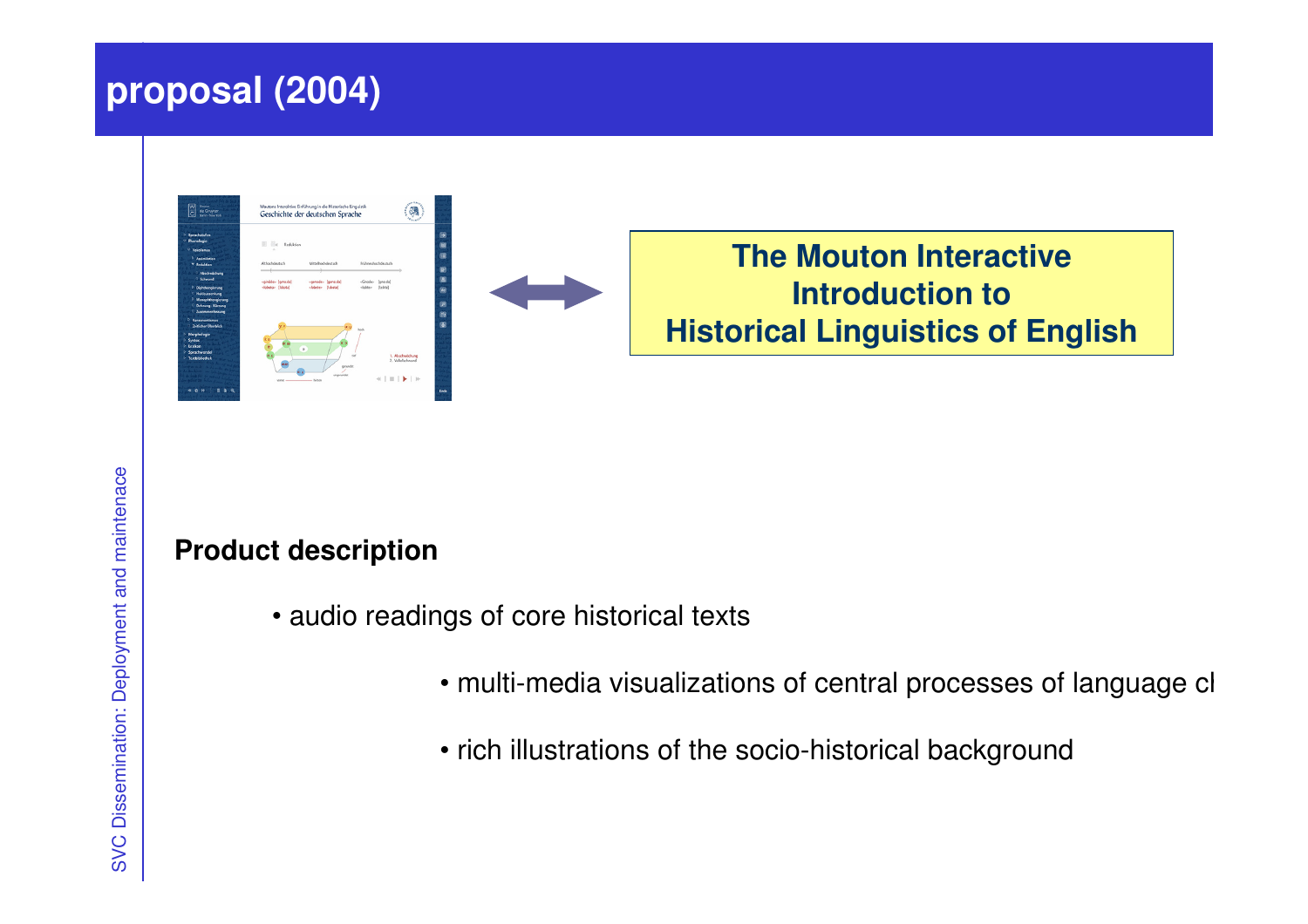## **eHistling**

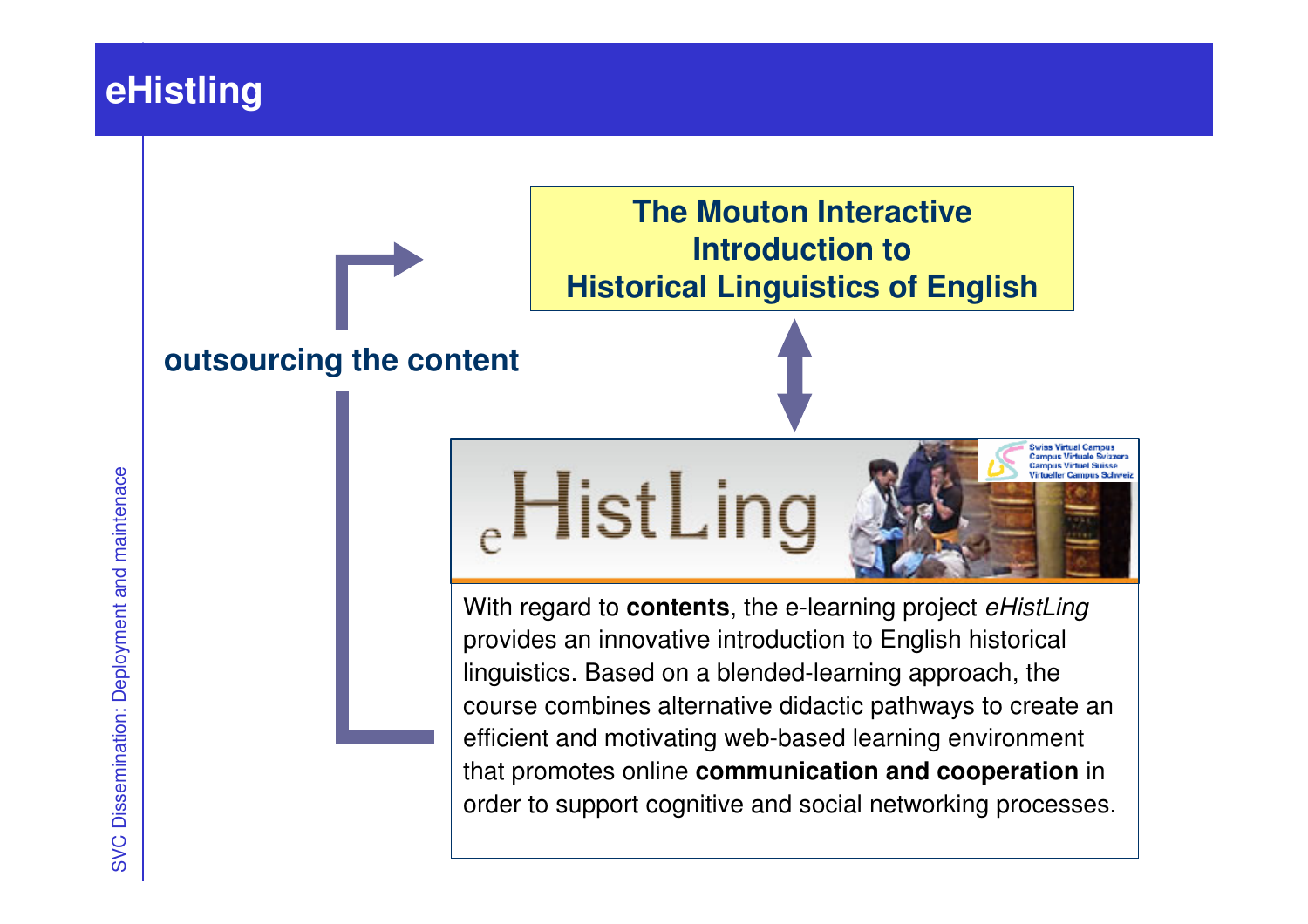# **funding & publication conditions**

**The Mouton Interactive Introduction to Historical Linguistics of English**



Freie Akademische GesellschaftFonds zur Förderung von Lehre und Forschung

• funding: CHF 60'000



- production & marketing
- first edition of 1'500 items
- discount author copies (30%)
- royalty of 2%
- financial support: EUR 20'000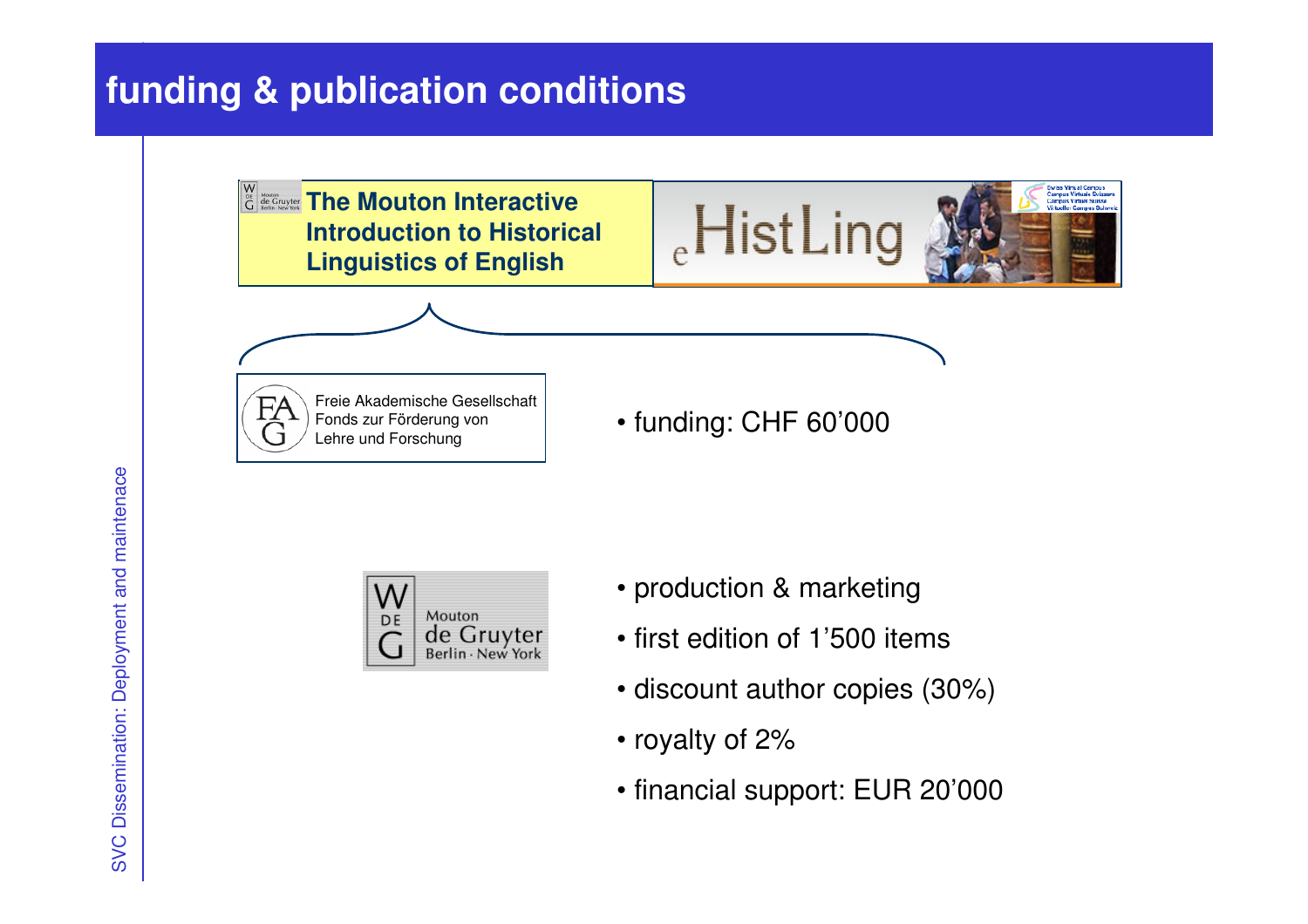# **financing problems**





**Funding remains at the publisher's diposal** who commissions an designato!de external programmerBüro für Informationsdesign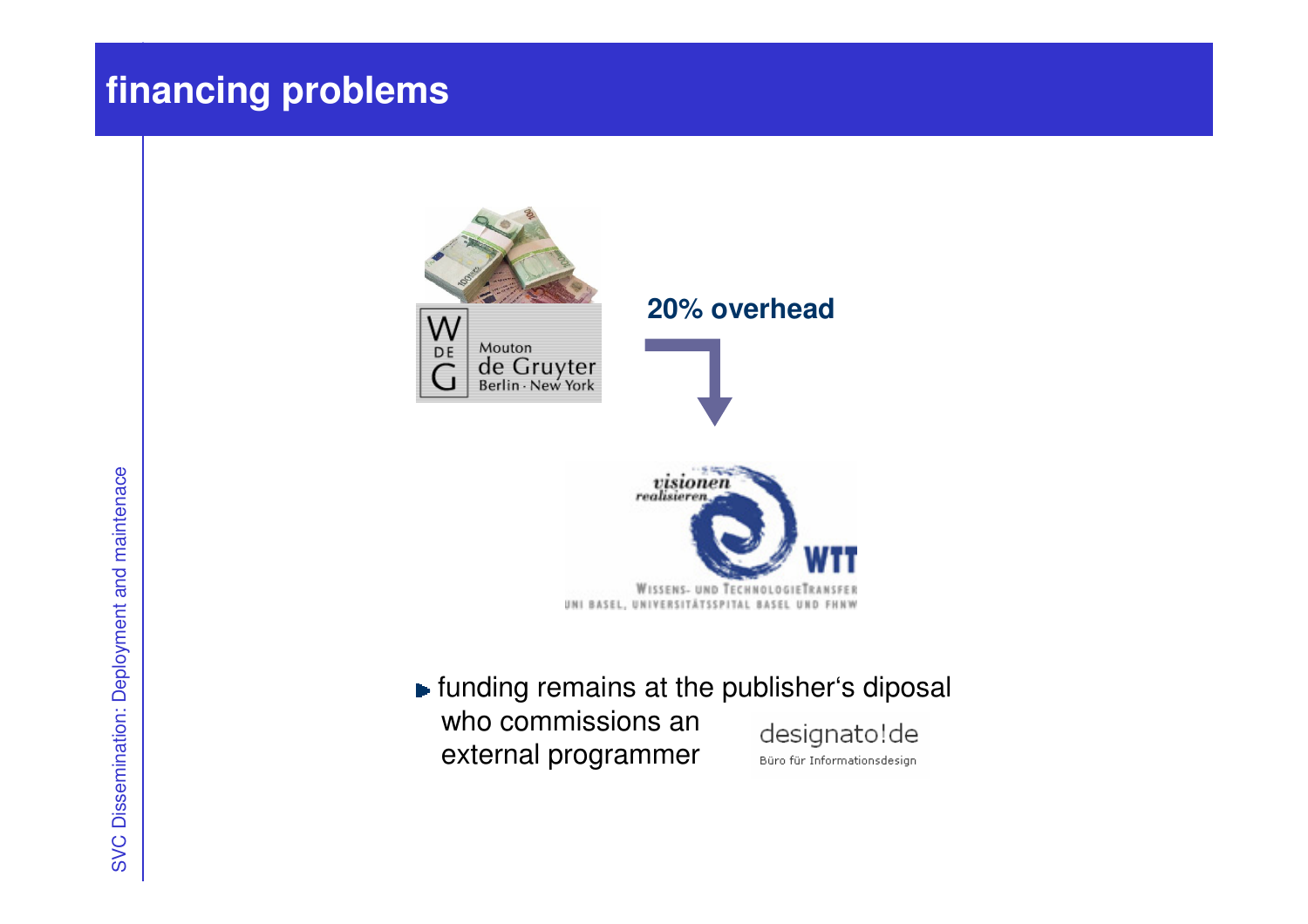# **publication timeline**

#### • 2005 publication agreement between Unibas and Mouton

| Garitános Str. 48 - 93705 Barlin<br>www.tebaton-calciators.com<br>TANKIN +49 (0130-250-25-115)<br>Trindial - 49 (0) 80-230-251<br>Front - remains exist in the system and | Mouton de Gruyter<br>A Division of Walter de Crayter CrittiH & Co. KG - Publishers<br>Berlin - New York |
|---------------------------------------------------------------------------------------------------------------------------------------------------------------------------|---------------------------------------------------------------------------------------------------------|
|                                                                                                                                                                           |                                                                                                         |
|                                                                                                                                                                           | PUBLICATION AGREEMENT<br>made this 22 <sup>th</sup> of Newssher 2015                                    |
| <b>Network</b>                                                                                                                                                            |                                                                                                         |
| UNIVERSITY OF BASEL<br>Petersonaben 35<br>CIL4003 Brief / Switzerland                                                                                                     |                                                                                                         |
| - hereins the referred to as "Unilities", and                                                                                                                             |                                                                                                         |
| MOUTON DE GRUNTER<br>Division of Walter de Grayter, Barlin.<br>Federal Republic of Germany                                                                                |                                                                                                         |
| bereits dies referred to as the "Publishers"                                                                                                                              |                                                                                                         |
| whereby the following has been agened concerning the publication of the work.                                                                                             |                                                                                                         |
|                                                                                                                                                                           | The Mouton Interactive Introduction to Historical Linguistics of English                                |
|                                                                                                                                                                           |                                                                                                         |